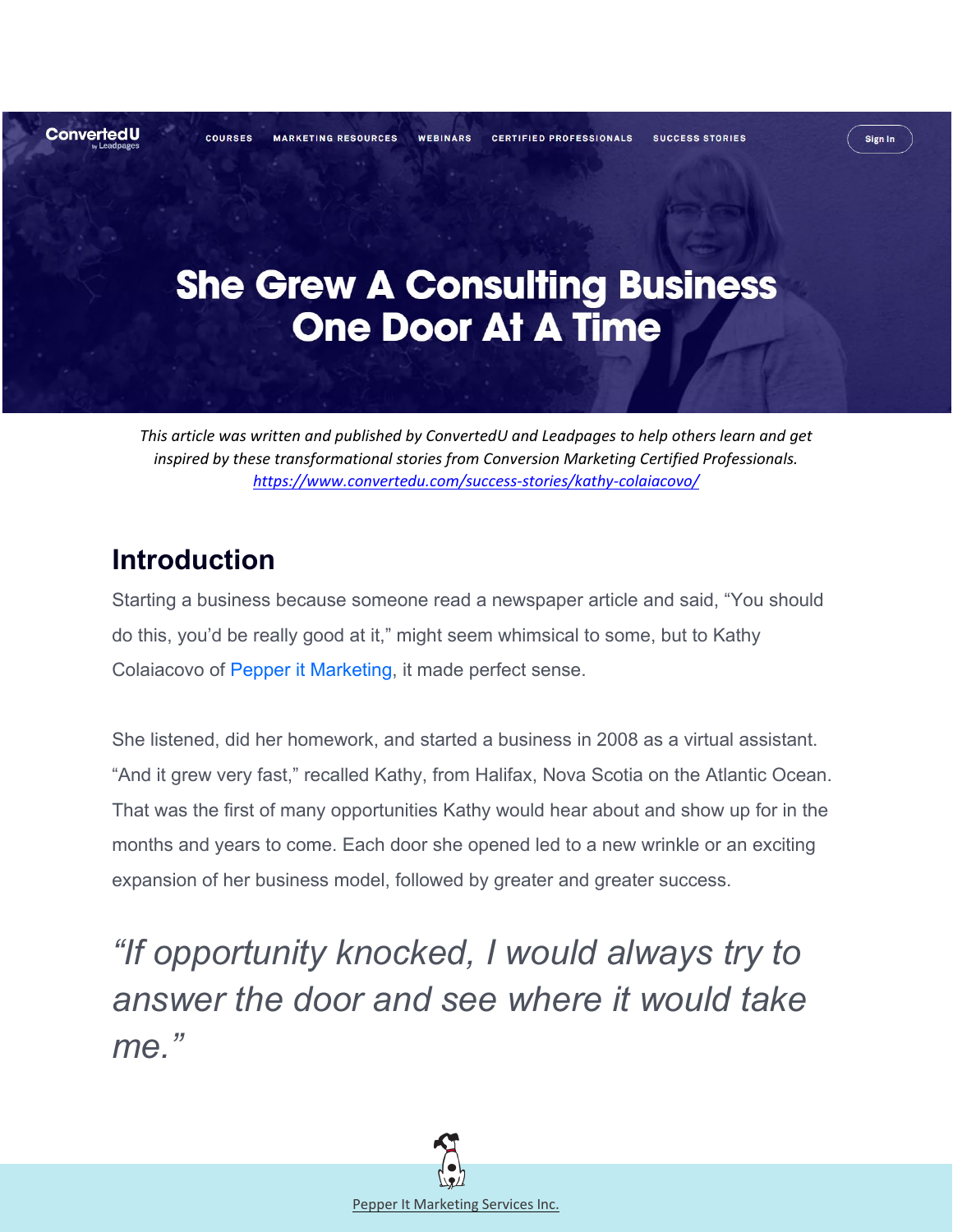## **Challenge: How Does a University Dropout with Social Anxiety Succeed in Getting a VA Business Off the Ground?**

Once Kathy opened that first door, she heard another knock. This one led her to take part in a government program designed to help entrepreneurs get off the ground fast. The program provided weekly training sessions and the opportunity to work with an advisor. All of which Kathy devoured and excelled at. There was, however, one required aspect that instilled fear and trepidation: twice-a-month networking events.

"As someone who dropped out of the university because of social anxiety, that was my big terror barrier that I didn't think I would cross," Kathy recalled. But cross it she did and how!

Kathy didn't just overcome her social anxiety terror barrier, she slayed it! She took to social media, especially Twitter and within the first couple of months of starting her business she landed a client with a single tweet.

One tweet?

### *"Yep, 140 characters landed me a contract!"*

That was the beginning, and things began to mushroom quickly from there. For someone who was terrified of socializing and networking with people, Kathy actually built her entire VA business by networking online with those she didn't know, and rarely even met.

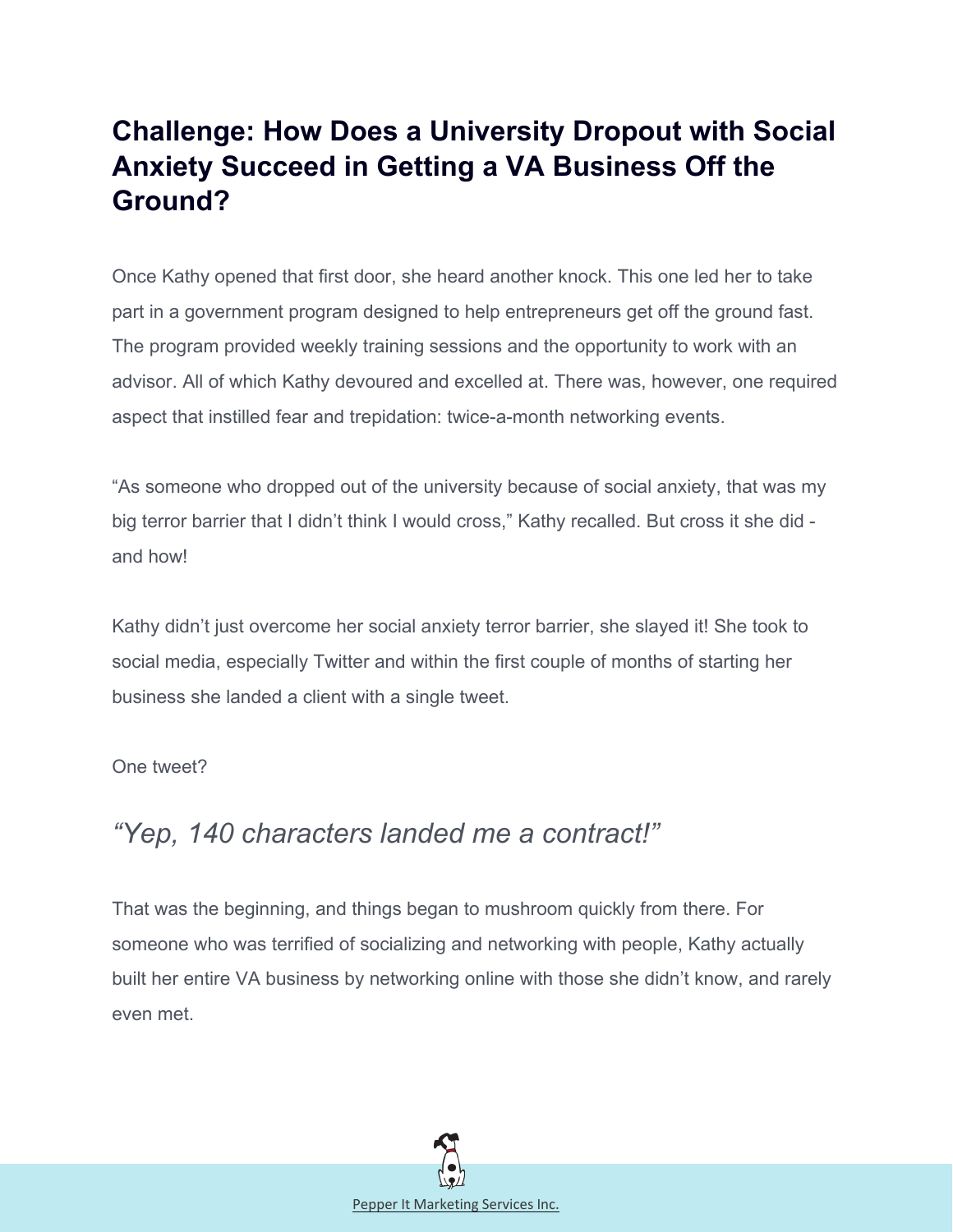*"I'm here in Nova Scotia and 75% of my clients have been, from day one, from the States. And out of hundreds of clients that I've dealt with over the years, I've probably only met, in person, about 5% of them."*

#### **Opportunity continued to knock, and knock...**

...and Kathy continued to open the doors and slay her dragons:

- She got nominated to the board of directors for the International Virtual Assistants Association [\(IVAA\)](http://ivaa.org/). And a couple years later she got elected as their president.
- She answered a call from the management team at Bob Proctor's Proctor [Gallagher Institute](http://www.proctorgallagherinstitute.com/) to work with them as a virtual assistant specialist. And soon thereafter began providing services as needed to help their clients implement their plans learned from Bob's program.
- She transformed her business model from being a one-person VA shop to a 10 person practice doing six-figures year-after-year with clients all over the world. Not only that, she's gone from performing traditional VA work to providing strategic online marketing consulting and support.

Through all of these experiences, Kathy's journey to higher growth was characterized by a two-step process: learn, then apply. Time and time again, she'd implement the techniques first to her own business to see how they'd perform before helping her clients to succeed.

Everything was humming along. Her business was prospering, and her clients were happy with the results they were getting. Still, Kathy's never been one to settle or rest on her achievements.

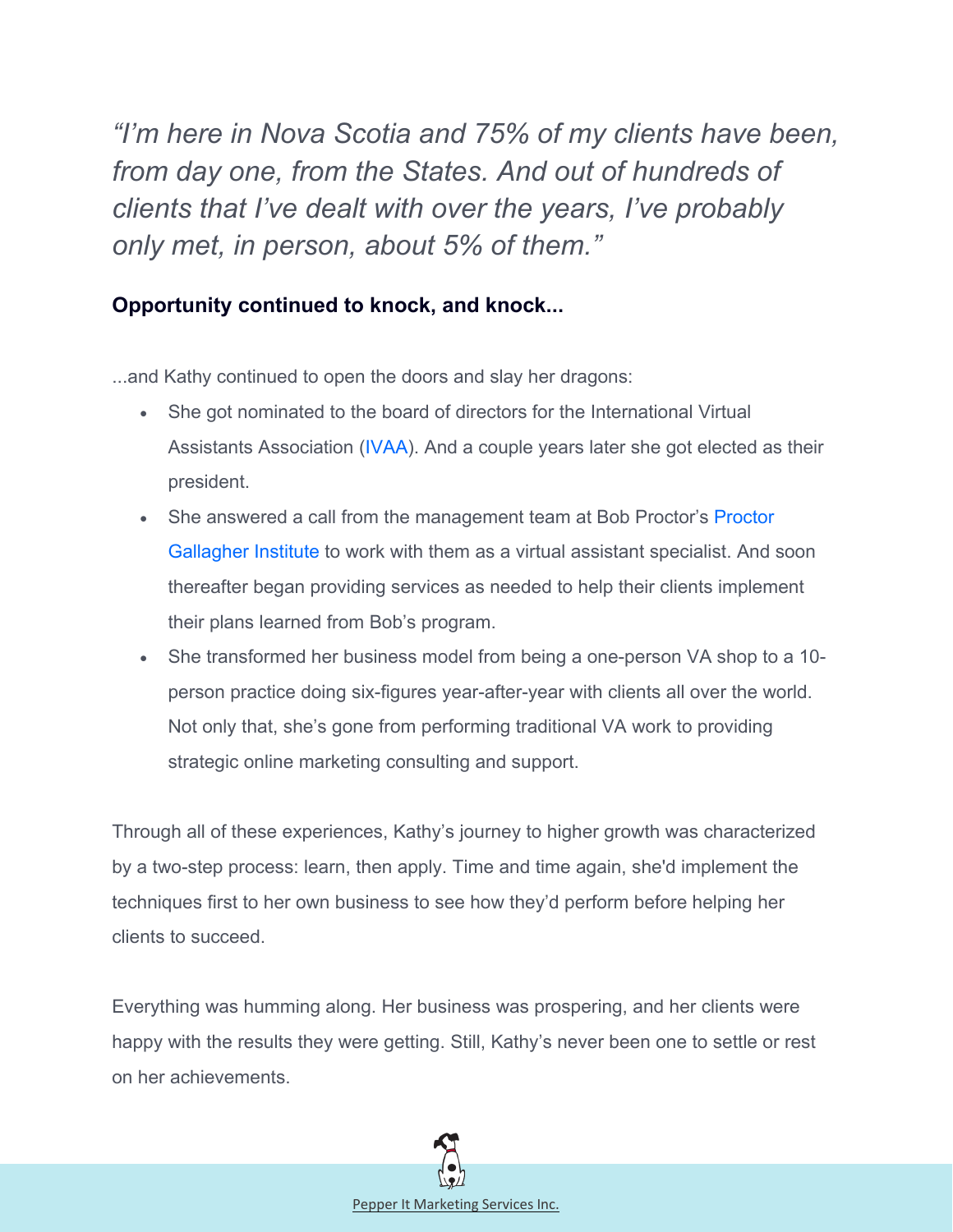So once she heard about a new course Leadpages was offering to help consultants increase conversions across the entire conversion marketing lifecycle, it was like hearing that familiar knock-knock-knock on the door of opportunity. And just like she'd done so many times before, she opened that door to see where it might lead.

## **Solution: Grab Hold of Some 10x Thinking and Doing From Leadpages Conversion Marketing Certification Training**

A core value to Leadpages growth is 10x thinking. It's constantly asking questions like, "How can we grow blog subscribers by 10x?" Or, "How can we help our customers 10x their revenue?"

10x thinking resonated with Kathy, too. "It was the type of thing I wanted to do for myself and for my business," Kathy said. Her business was growing and evolving and she wanted to put into place new services for her clients.

She saw the Conversion Marketing Training and Certification Program as a perfect fit to take her business to the next, 10x level.

"Once I got focused and saw the value of the program, I realized I could take what I was learning and turn it into practical tools, intake forms or how-to-sheets for my clients," said Kathy. And that's just what she did.

One of the things Kathy created from the program is a Call-To-Action Document for every client's lead generation offer. It's a simple text document that lists out their lead magnet, Leadbox code, what the call-to-action might be in the article, etc. "It gives us a

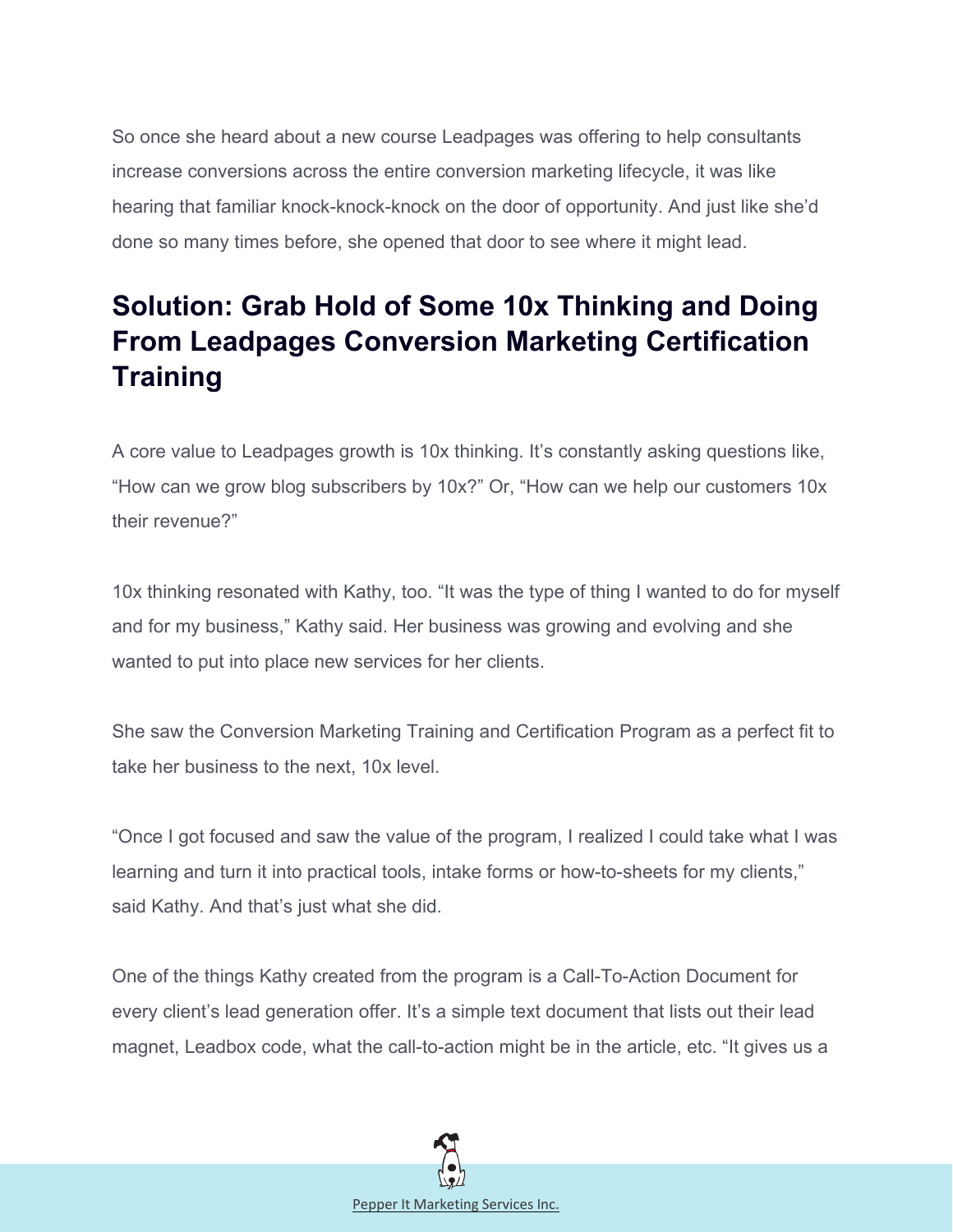little system that makes everything associated with an offer a lot easier to implement," said Kathy.

10x thinking, for sure.

"There are lots of pieces in the training," she points out, "that lends itself to creating tools and systems you can actually use for yourself - print it out, fill it out, and use it and do it. A lot of people will look at some of those pieces that are in the training and think, 'Okay, that's what you should do,' but never actually do it."

Not exactly 10x doing.

*"One of my pieces of advice to anybody going through the training is to be really clear about setting aside definitive time in your schedule...to sit down and do it, do the work of the course."*

So it should then come as no surprise, 10x thinking and doing can often lead to 10x results.

### **Results: Systems and Blueprints for Ongoing Success**

*"The growth that I've seen in my business has been fabulous. For example, my email list has grown by over 200%, and I've achieved a 30% conversion rate of postwebinar offer sign-ups."*

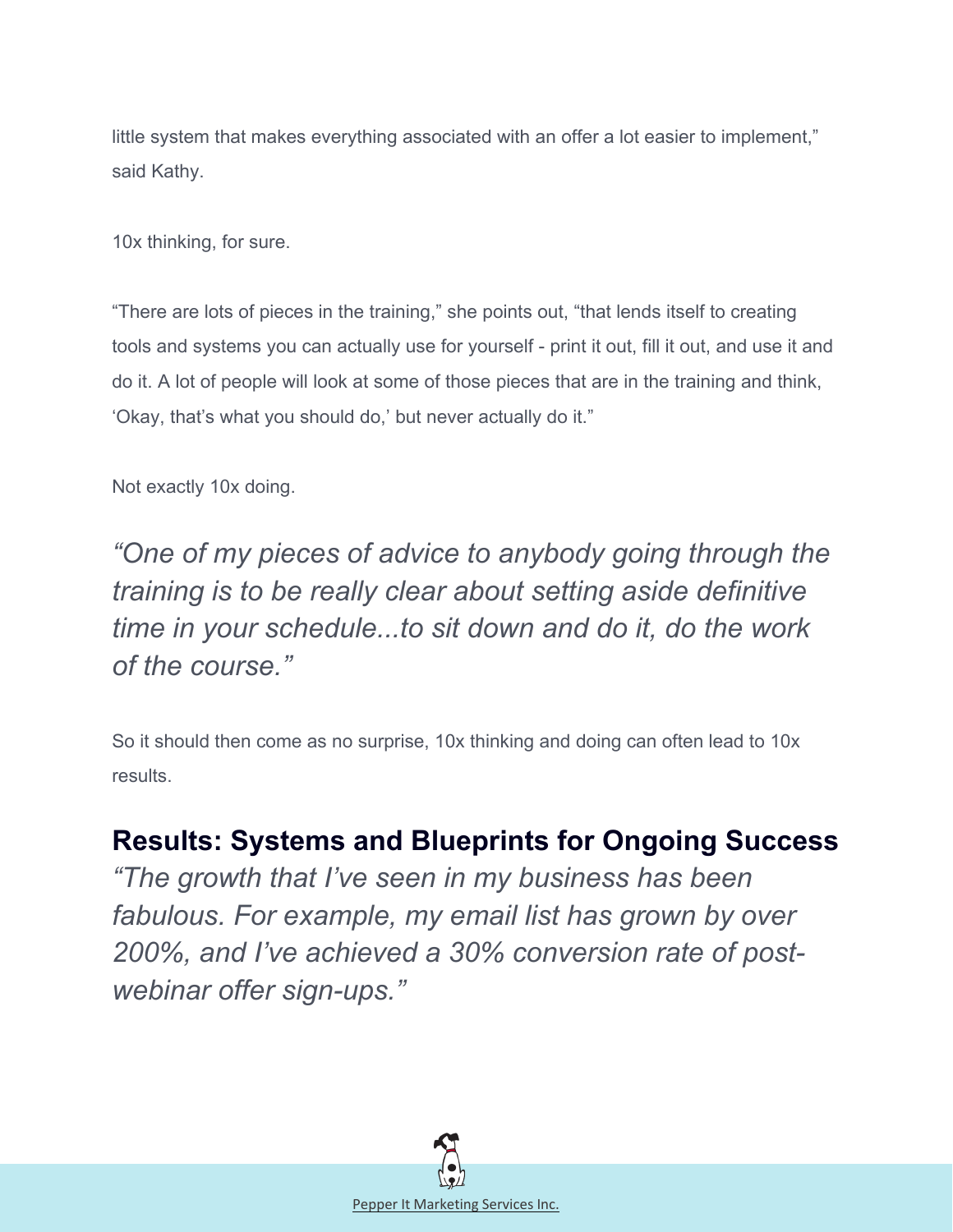Along with achieving terrific post-webinar conversion rates, phenomenal growth of her email list, and many other results, Kathy built repeatable systems and blueprints for helping her work with clients much more effectively.

In an 18-month period with one client, Kathy's guidance helped them build their Email list by more than 3,000%, their Facebook community by 900%, and their Twitter followers by 620%.

Another client worked with Kathy and in their first 60 days they saw an increase in subscribers of more than 51%, visits to their lead generation page increased by 75% with 46% as new visitors.

These results, and much more like them, serve as a striking validation of her skill and decision to move completely away from doing the work of a VA to doing online marketing strategy consulting, and support.

## *"A lot of the work I do now with people is about helping them put their marketing plans together so they know and understand what they need to do and how to do it."*

She calls it "Community Building." It's a systematic process of connecting more and more people through compelling content, calls-to-action, lead magnets, lead nurturing emails, and compelling offers. All of which works together for building trust and creating demand for products and services.

She is, in fact, doing what Kathy has always known how to do best: open up the doors of opportunity and see where they'll take you. Only now she's doing it as an ever-